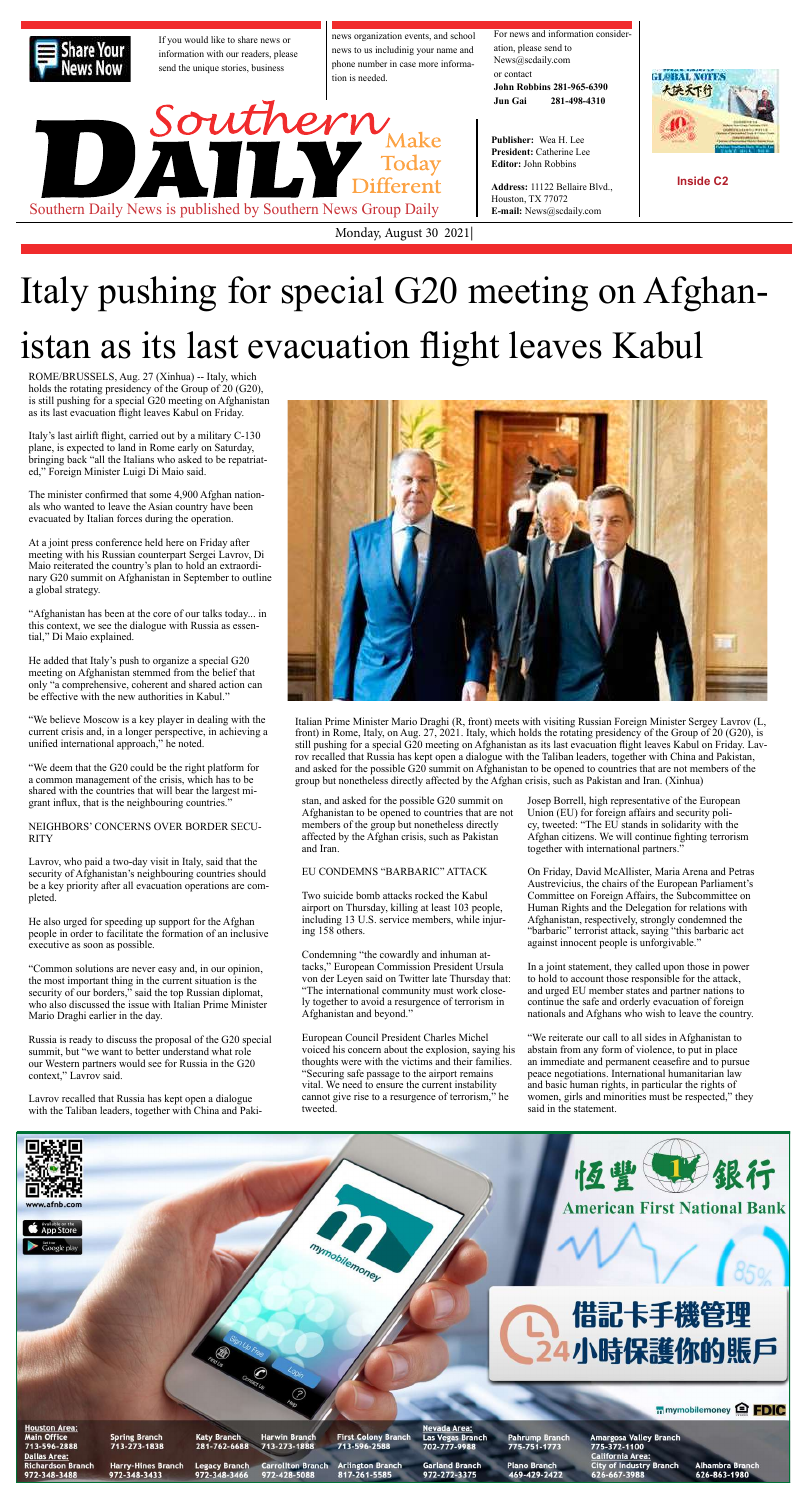星期一 2021年8月30日 Monday, August 30, 2021



# LOCAL NEWS

UNITED NATIONS, Aug. 27 (Xinhua) -- The United Nations Security Council on Friday strongly condemned the attacks near the Kabul airport on Thursday with dozens of civilians and military personnel killed and injured.

Through a press statement, the members of the Security Council condemned "in the strongest terms the deplorable attacks," which were claimed by the Islamic State in Khorasan Province, an Afghan affiliate of the Islamic State in Iraq and the Levant.

They expressed their deepest sympathy and condolences to the families of the victims, and wished a speedy and full recovery to those who were injured.

The members "recalled that all parties must respect their obligations under international humanitarian law in all circumstances, including those related to the protection of civilians," the statement said.

They reaffirmed that terrorism in all forms and manifestations constitutes one of the most serious threats to international peace and security, said the statement. "Deliberately targeting civilians and personnel assisting in the evacuation of civilians is especially abhorrent and must be condemned."



U.S. service members assist at a checkpoint during an evacuation at Hamid Karzai International Airport, Kabul, August 26, 2021. U.S. Marine Corps/Staff Sgt. Victor Mancilla/Handout via **REUTERS** 

They underlined the need to hold perpetrators, organizers, financiers and sponsors of these reprehensible acts of terrorism accountable and bring them to justice, and urged all states, in accordance with their obligations under international law and relevant Security Council resolutions, to cooperate actively with all relevant authorities in this regard.



# UN Security Council condemns attacks near int'l airport in Kabul

## UN mission hails joint Libyan secu rity force to protect water network

TRIPOLI, Aug. 26 (Xinhua) -- The comprises the 166 Battalion for United Nations Support Mission in Libya (UNSMIL) on Thursday hailed Libya's creation of a joint security force to protect the country's water supply system.

The UNSMIL said in a statement that the joint force, from both sides of the demarcation lines,

Protection and Security and the Tareq Bin Ziyad Brigade.

It is tasked with securing the Great Man-Made River, a major network of pipelines and aqueducts supplying fresh water to parts of Libya, according to the statement.

Jan Kubis, special envoy of the UN secretary-general for Libya, said that the step "paves the way for further confidence-building measures."



## Editor's Choice



Taliban fighters patrol in Farah, Afghanistan. REUTERS/Stringer





in the air during the opening day of the grouse shooting season, in Byrecleugh Farm, Longformacus, Duns, Scotland. REUTERS/Scott Heppell



Wounded Afghan men receive treatment at a hospital in Kabul, August 27. REUTER/Stringer



People carrying an injured person to a hospital after an attack at Kabul airport, August 26. REUTERS TV/1TV